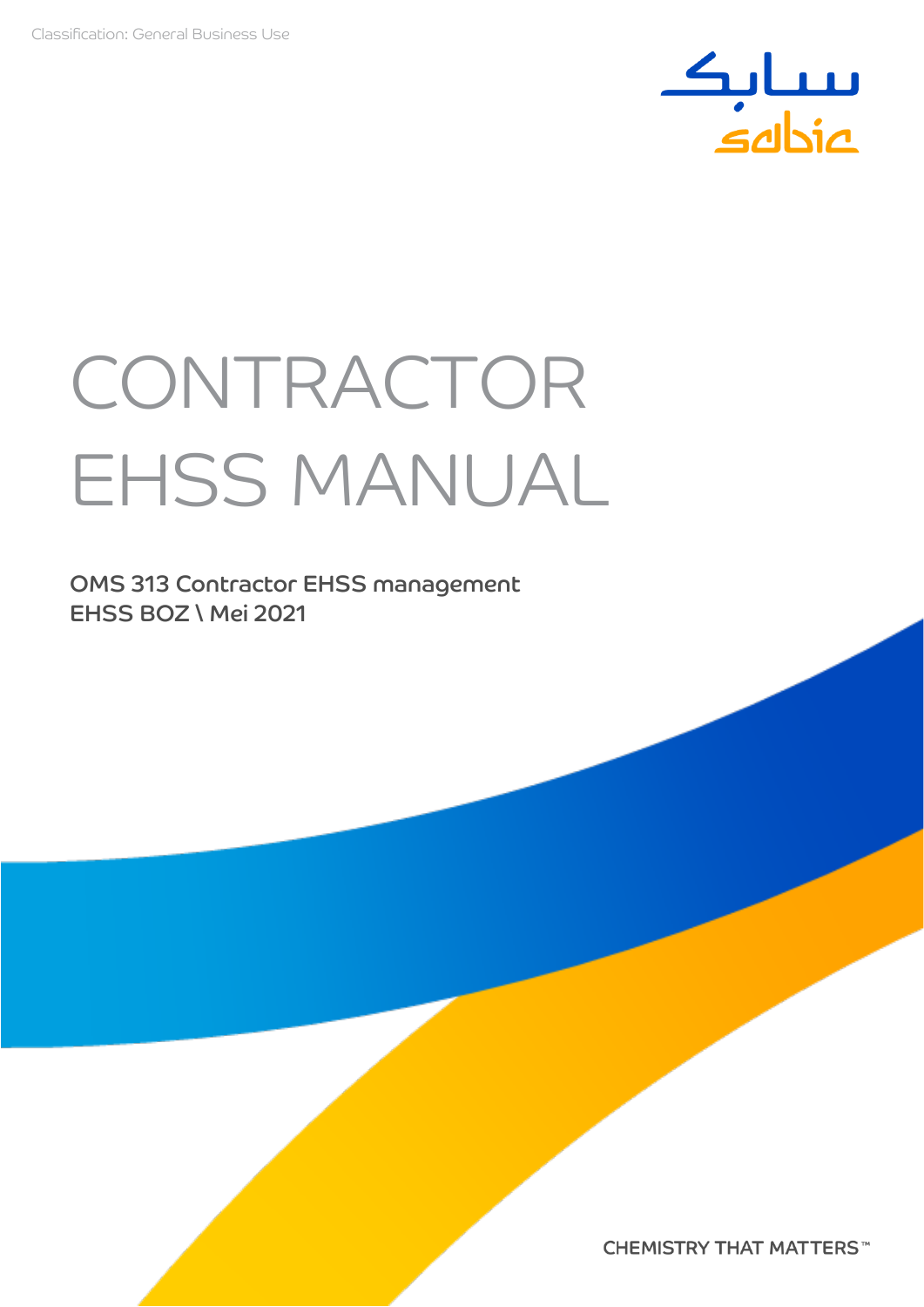The objective of this document is to prepare contractors for the Environment, Health, Safety and Security (EHSS) obligations that SABIC BOZ imposes on each contractor to execute work on SABIC premises in Bergen op Zoom.

Each contractor is required to fully comply with the obligations and inform its employees, before work commences, about the contents of this document.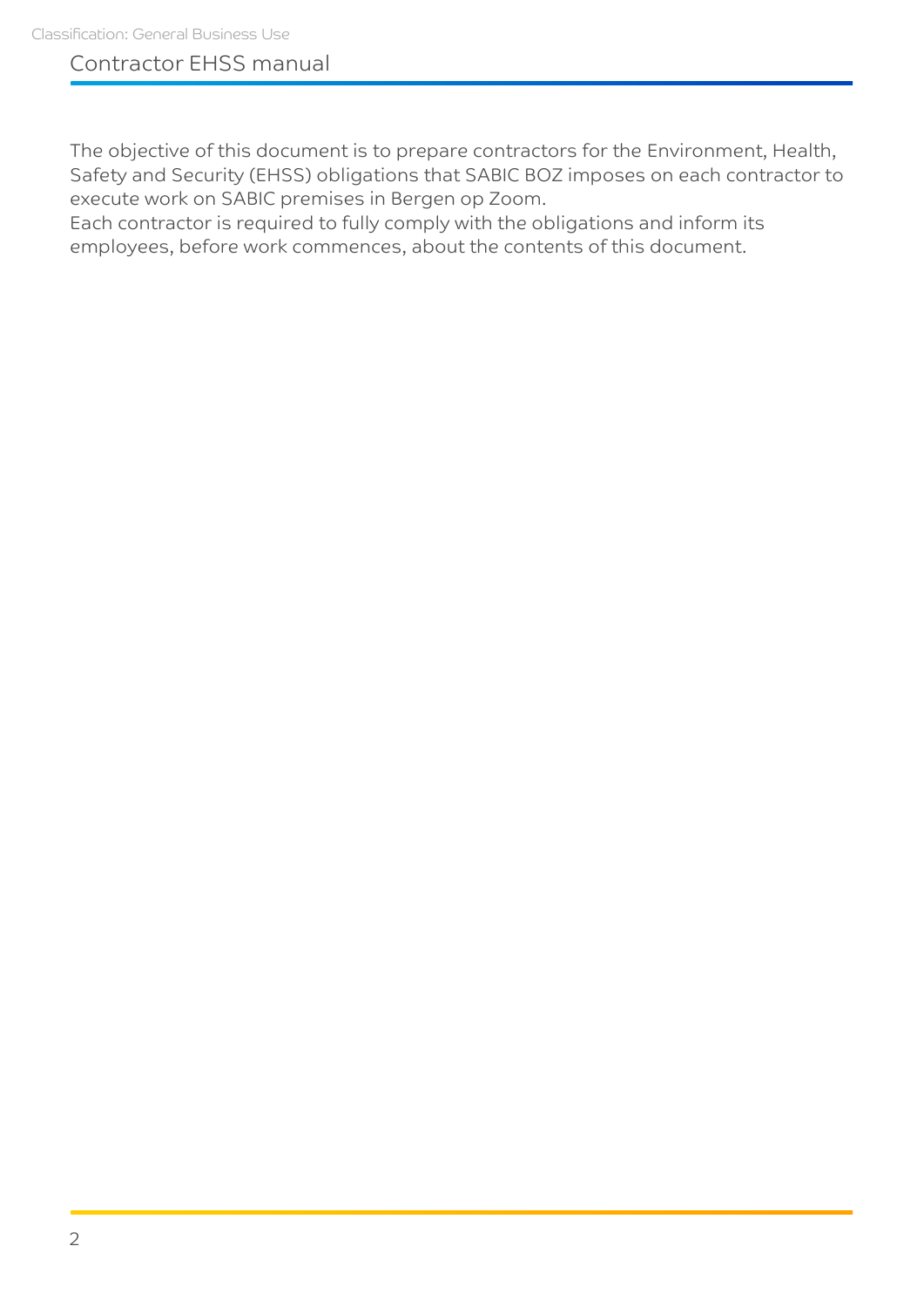## 1. EHSS Policy BOZ

An appropriate EHSS-policy contributes to the well-being of our employees, contractors, and local residents. It also contributes to the sustainability of the environment, both on-site as well as in our surroundings, and the overall business results. Our goal for the Bergen op Zoom site is 5 x 0 incidents; no one injured everybody healthy, nothing in the air, in the water or the ground.

Employees and contractors obey all rules and regulations. By working according these rules, everyone consciously works on making each day a safe day. Everyone gives a good example and appreciates when he/she is approached on their safety behavior.

## 2. Rules & regulations

Clear safety and environmental regulations form the base of daily operation from everyone on the SABIC-site. These safety and environmental regulations are described in:

- **Legislation**
- Our integrated EHSS-management system (OMS/SHEMS)
- Our location and department procedures

Our OMS/SHEMS and location and department procedures are available digitally in our control rooms, permit desks or via SABIC employees.

## 3. Access

Everyone who wants to access SABIC BOZ premises need to report at Security.

- Visitors are to identify themselves with a valid passport
- Contractors must meet the following conditions (if applicable):
	- Certificate VCA or VOL-VCA (safety training certificate)
	- Certificate of good behavior (VOG)
	- A work permit for foreign contractors
	- Following the EHSS gate instruction, available in three languages: Dutch, English and German. Contractor employees should be able to master at least one of these languages.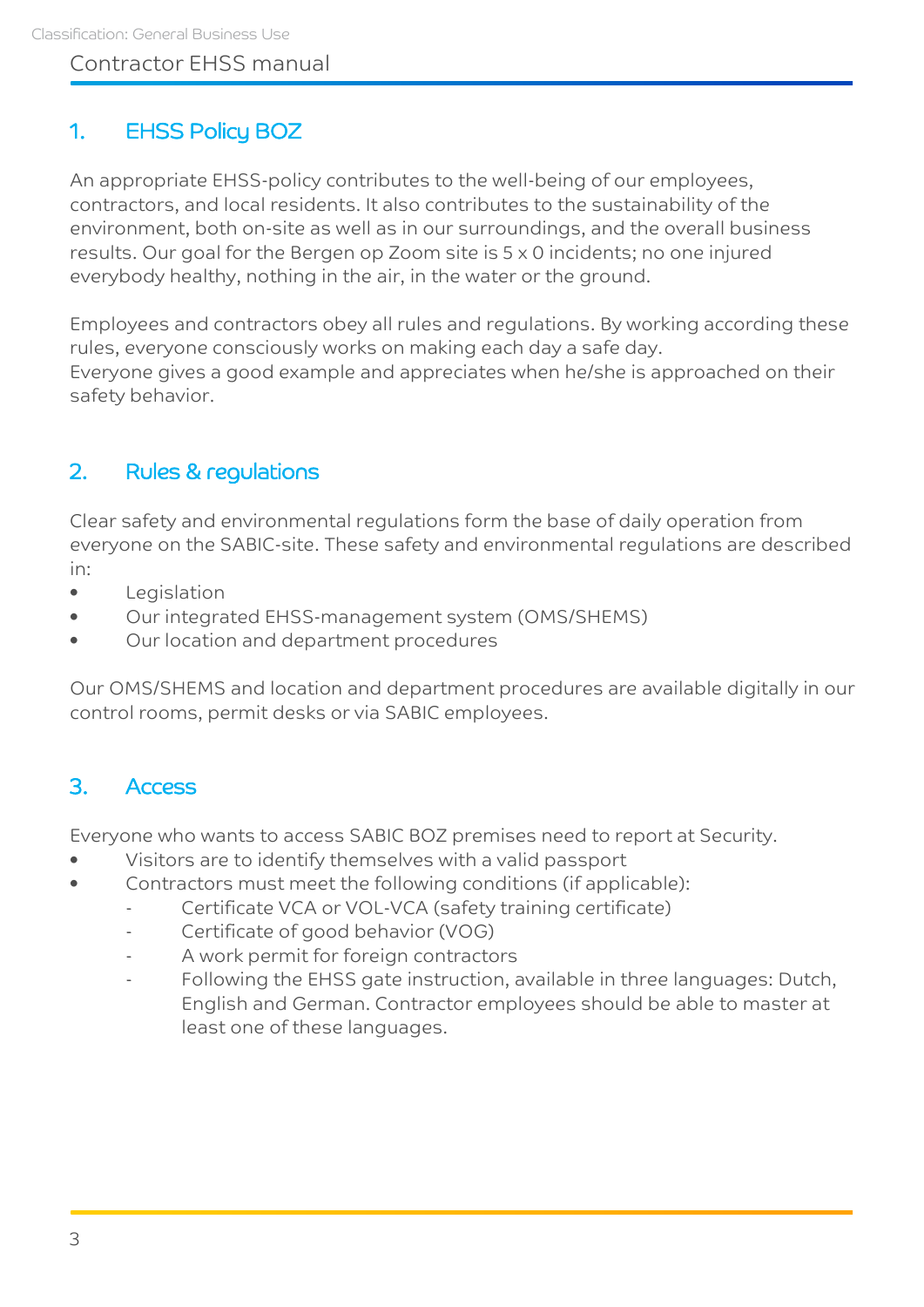## 4. In case of emergency

The site's emergency number: (29) 2250 Mention your name, the location what happened and any victims.

Fire alarm

- Break the glass of the nearest red fire detector / call the alarm number (29)2250 / report: location, nature and extent of the fire.
- The fire alarm will only sound in the area where the fire detector is activated
- The fire alarm is an interrupted signal of 30 seconds at the same pitch
- After the signal you will hear a spoken message
- When the fire alarm sounds go to the outside muster point
- Each Plant our Department has its own fire muster point

#### Gas alarm



- The gas alarm signal will be heard throughout the site
- The gas alarm consists of a series bursts, gradually increasing in pitch
- After the signal you will hear a spoken message
- When the fire alarm sounds go to the inside muster point
- Each Plant our Department has its own gas muster point

What to do when on the muster point:

- The foreman/contractor will group per company and assess if all employees are present
- The foreman/contractor will collect the permits
- The foreman/contractor hands the permits to the assembly point coordinator and reports if everyone is present (therefore he always needs to be notified who is on break or away of the work space)
- The instructions of the assembly point coordinator are to be followed.

- The all safe signal sounds in the area or through the site
- The all safe signal is an uninterrupted signal approximately 15 seconds.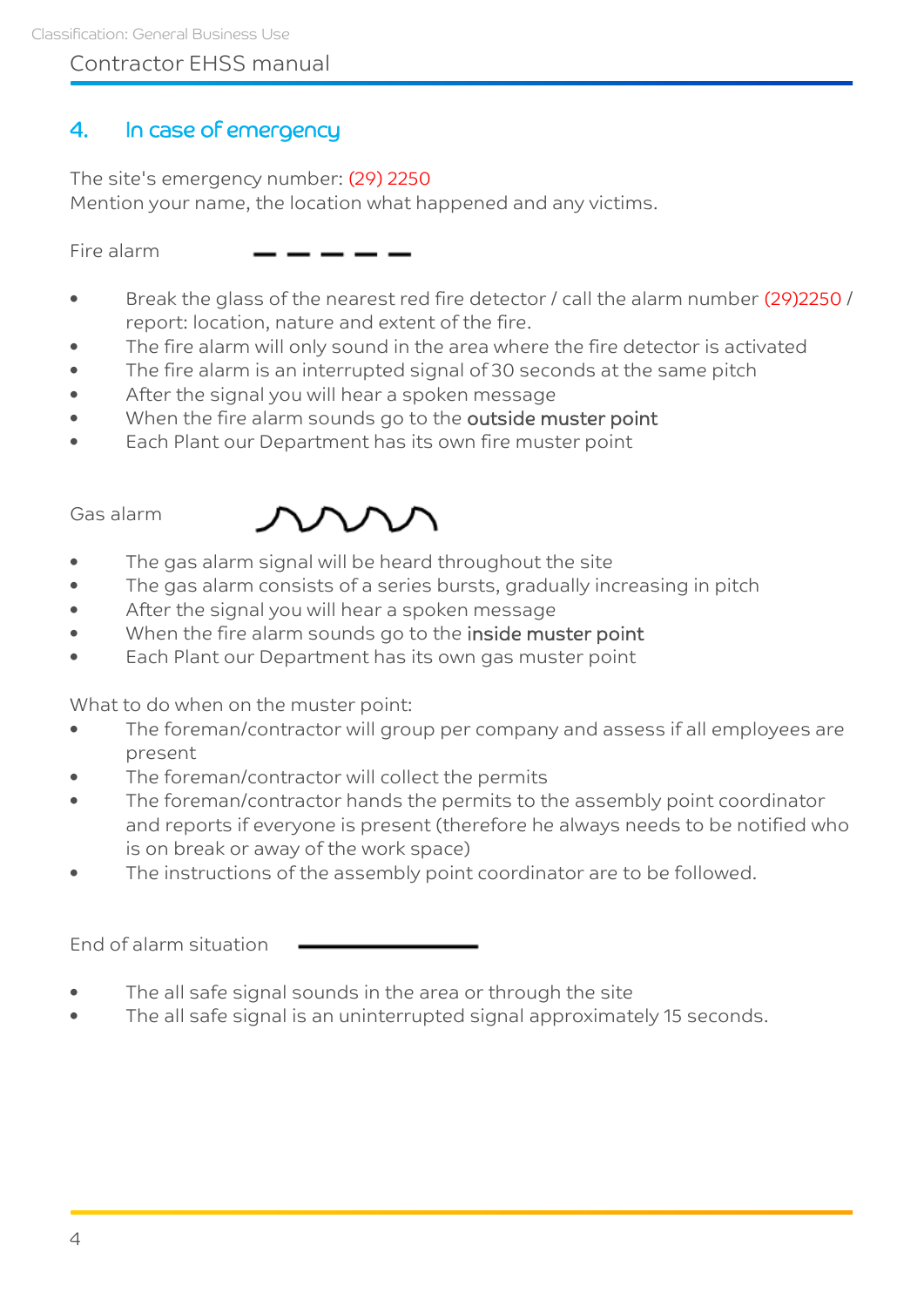## 5. Danger & danger aspects

On our premises, we have various chemical plants. Here we work with several types of chemicals, such as Chlorine, Phosgene, Phenol, Toluene, Sulfuric acid and Hydrochloric acid. These can be very toxic, inflammable or aggressive. In addition, there are also Plants working with dust explosion sensitive powders.

At some places, there is an increased risk of fire or explosion. Orange lines and EXsigns indicate these areas (zones). Here are special measures and agreements on the use of (electrical) equipment, -tools and vehicles.

## 6. In case of an accident?

- In case of a serious accident use the alarm number (29) 2250 and report: your name, the location, the number of people involved, the type of injury and the required action (First Aid, Medical doctor, Ambulance)
- In the Plant: activate the emergency shower (control room has been notified, help is on its way)
- First aid: notify the control room; and ERT (Emergency Response team) members have been called and are coming
- Always visit SABIC Medical Department.

## 7. Incidents

- Everyone is required to report any unwanted event that cause injury, damage, spill or emission – no matter how small – to the Plant or Department
- Even an unwanted event (concern) that just goes well (near miss) must be reported. We can then take steps to prevent worse.
- Incidents and concerns are to be reported to the control room or permit desk

## 8. Training

Every employee must be in possession of specialist training for the technical work that must carried out. He must be skilled and competent.

SABIC also applies the additional training requirements for third parties, as stated in the SSVV Training Guide ("Gids Risicovolle opleidingen"), training related to work and SABIC internal training.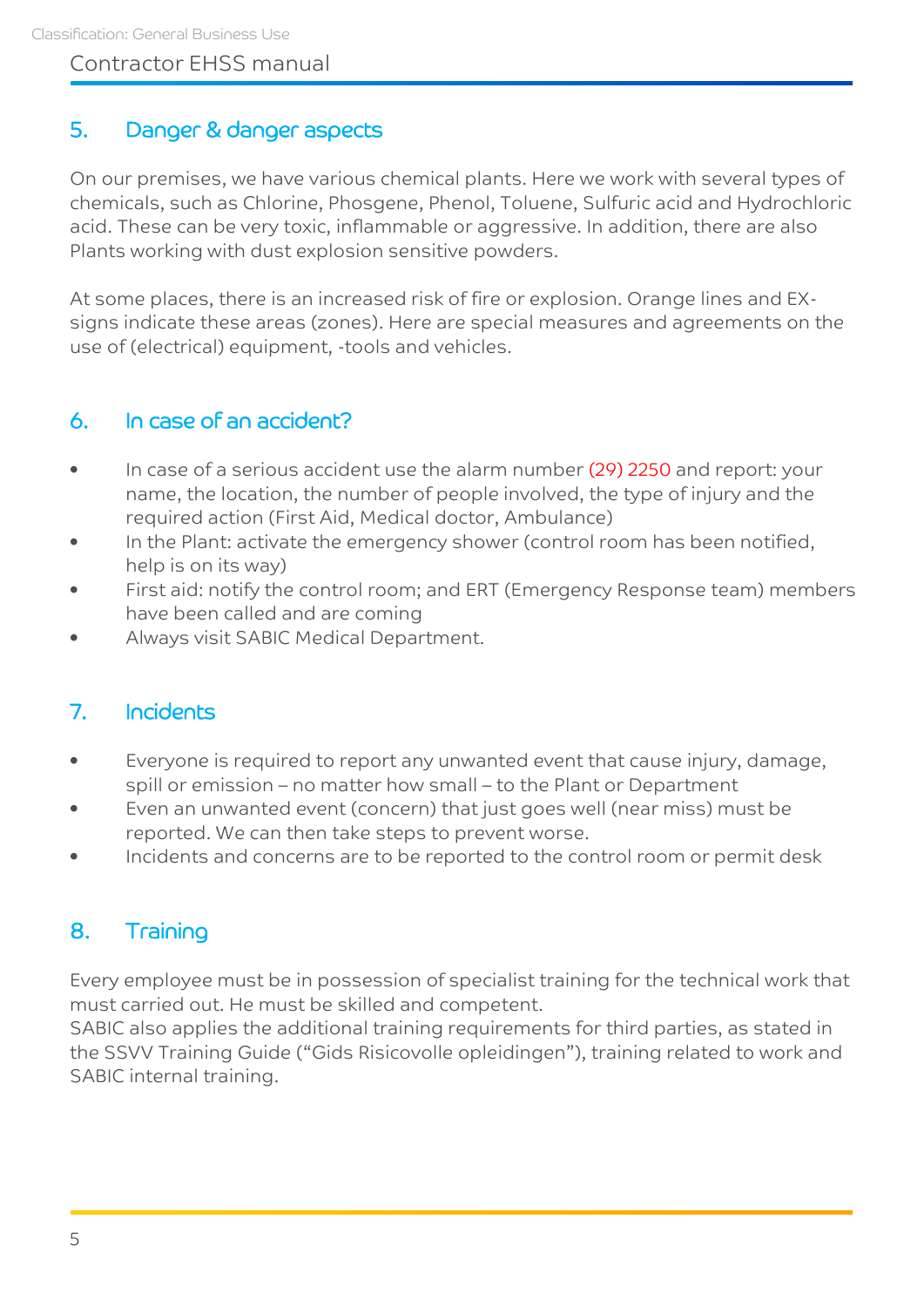## 9. Personal Protective Equipment (PPE)

Standard in production-areas, EX-zones and Maintenance workshops:

- Safety helmet with ratchet, safety goggles with side shields and safety shoes S3
- Work gloves (type depends on task being executed)
- Flame resistant and anti-static clothing (arms and legs need to be covered)

#### Additional requirements;

See work permits and pictograms for additional requirements

#### Exceptions:

Under certain circumstances, one may adjust this if communicated with the (Permit) Issuer and with a notation on the Permit.

## 10. Housekeeping

During works:

- Emergency showers, emergency equipment and escape routes must be kept free
- Use bins and buckets for nuts and bolts, gaskets and tools
- Use S-hooks for hanging hoses or cables
- Disassembly material should have been removed (from walking paths, not on the workplace)
- 'Old' caution tapes and packaging materials must be removed
- Gas bottles should be secured

End of the workday:

- The workplace should be neat and clean to be delivered
- Non-flammable materials and equipment may remain at the workplace, always after consultation with the SABIC-responsible.
- At the end of the workday, gas bottles should be removed from the Plant.

## 11. Permit to work

General:

- Contractors need always a valid (digital) work permit for all works
- According to work permit procedure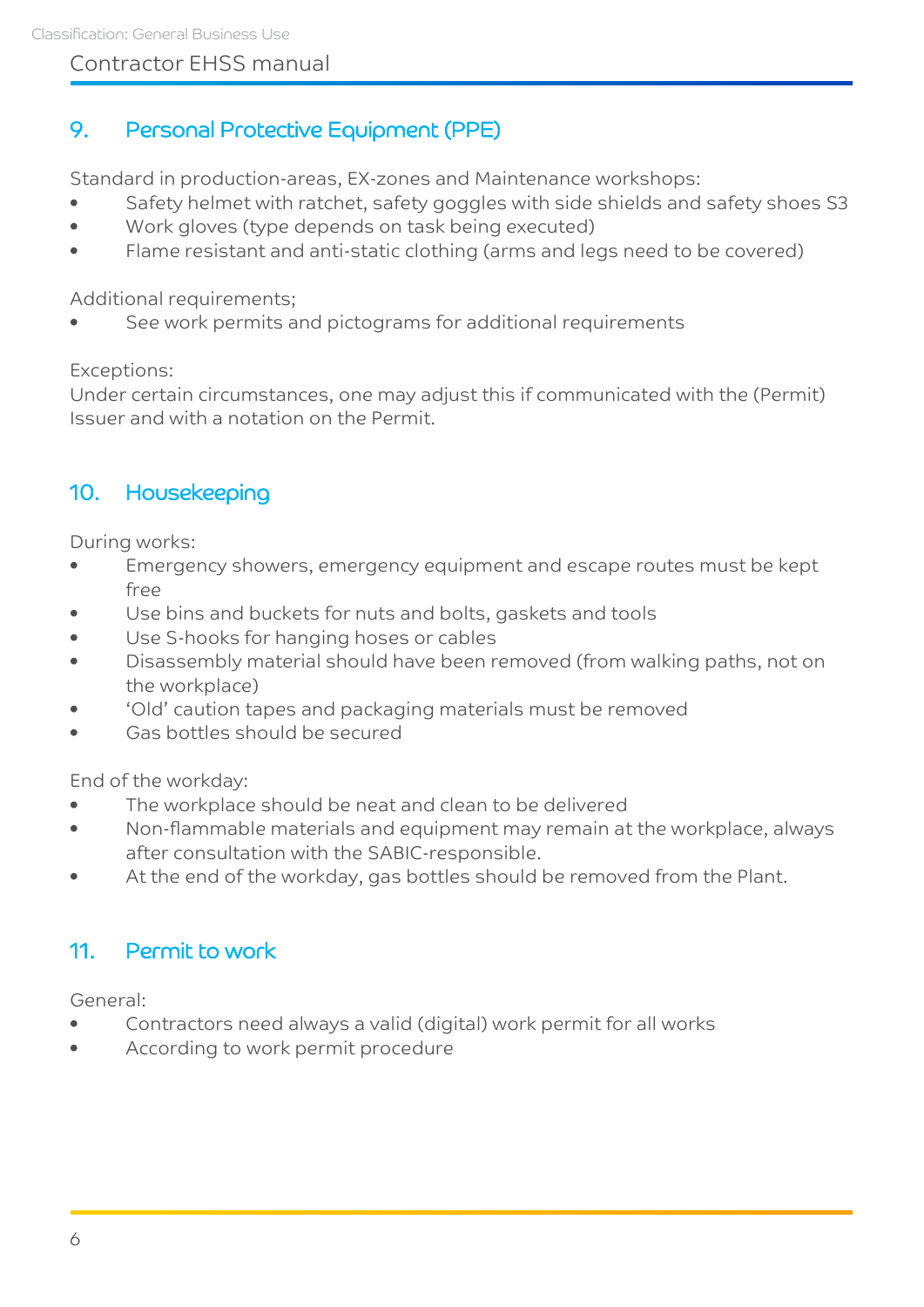Types of work permits:

- Cold work permit: in case no other type of work permit is required
- Hot work permit: for any works that can cause fire or a considerable increase of temperature (welding, burning, cutting, drilling etc.) or with non-explosion safe equipment/tools/materials.
- Entry permit: for works in enclosed spaces (relatively small spaces, small and narrow entrances, low natural ventilation, wells deeper than 2 meters)
- Digging permit: for any activity in the ground deeper than 20 cm.
- Hoisting permit: for mobile cranes and pilling rigs, with loads > 2000 kg or lifting above 6 m or within 10 meters of a process installation.
- Electro-technical permit: for works to MMCs and power, distribution and control panels.
- Hazardous substance permit: for works on installations that contain or used to contain Chlorine, Phosgene or Carbon monoxide.

Preparation:

- Before starting the work permit application, work preparation has to be done. This should be as complete as possible, such as description of the location, installation, the workplace situation (zones, chemicals), description of the work, necessary materials, resources and people. On this basis, one can estimate the risks and the measures
- This also includes a joint visit and risk assessment at the workplace (field check)
- The (digital) permit needs to be prepared and requested at least one day in advance.

Issuing a permit:

- The permit requestor is obliged to inform himself of any possible risks at the work place (chemicals, fire/explosion danger or other, location emergency showers and muster points, other high-risk activities etc.) This information is to be supplied to him by the SABIC–responsible or SABIC-issuer.
- The permit requestor (foreman) is obliged to inform the SABIC–responsible or SABIC-issuer in advance about any possible risks that the execution of the work bring with them (e.g. high risk tools or equipment, the use of chemicals, noise, fir/explosion etc.)
- The supervisor should discuss all relevant information with regards to above mentioned and also the content of the permit with all employees working on the job (toolbox on the workplace)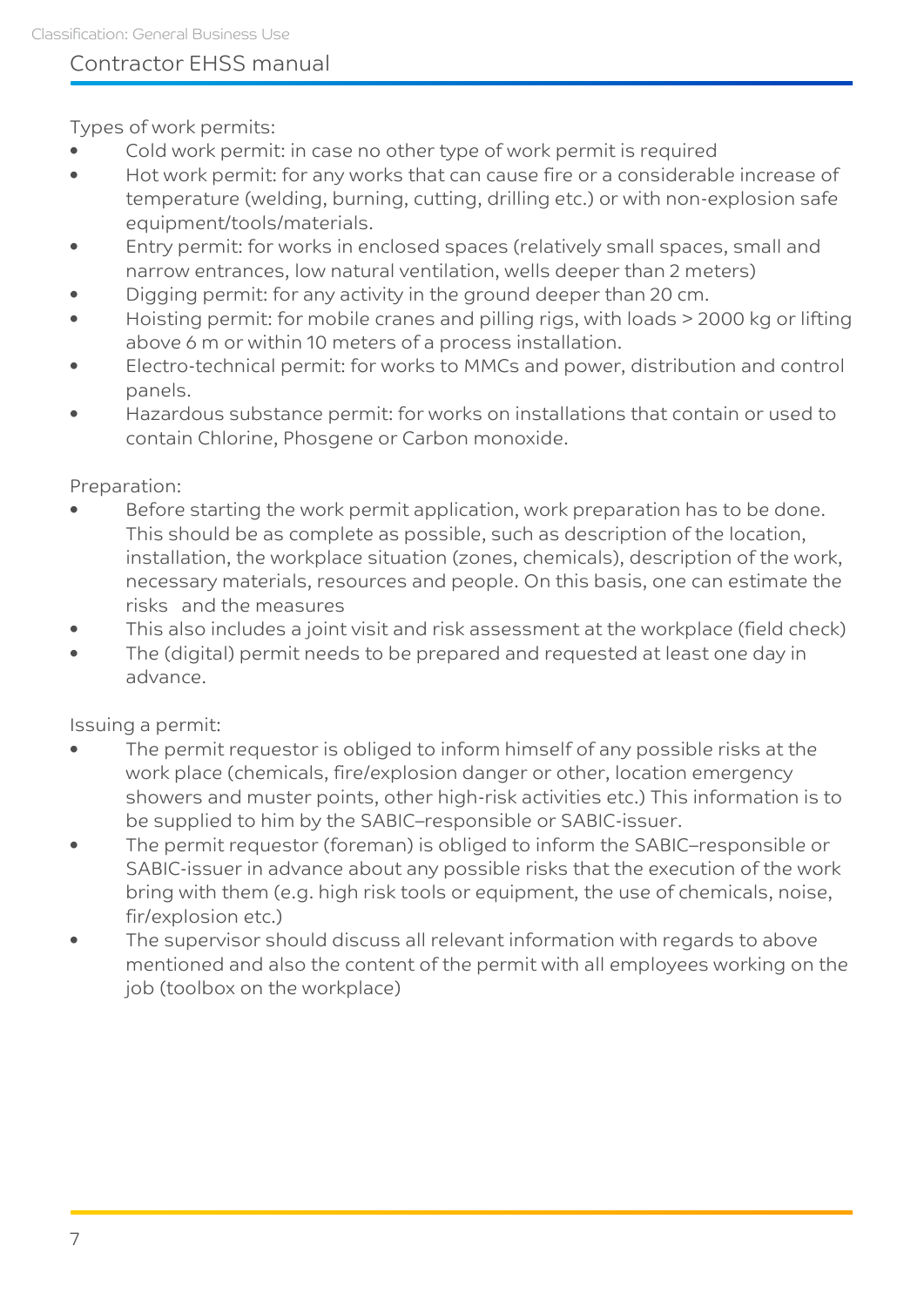#### LMRA

- Last Minute Risk Assessment
- Latest check on risks of the work place before the work can be started
- Always before the start of any work
- LMRA cards available via the permit desk

#### Stop work!

In case unsafe situations arise during the work or unsafe actions should be taken: immediately stop al works, report this to the supervisor and/or SABIC employees.

## 12. Lock Out Tag Out (LOTO)

- The LOTO-procedure aims to prevent uncontrolled emission of energy during works to equipment, machines and systems
- The employee who is going to do the work will check first if all energy sources have indeed been switched off or isolated (by SABIC employees) according to the supplied LOTO work instruction.
- By placing a unique personal lock the employee has the personal guarantee that the safeguarded situation cannot be changed while he is performing work

## 13. Field Safety Observations (VOC-rounds)

- The process is aimed at improving communication, awareness, involvement and safety behavior to prevent accidents
- There are daily observation / inspection rounds at the Plants

## 14. Traffic

Maximum speed

- Cars 30 km / hour
- Trucks 15 km / hour

#### Parking

- Cars may only be parked on site after obtaining a Parking card (Security)
- Parking is only allowed in parking spaces that are indicated by signs
- Reverse parking, in parking places, is mandatory

#### Violations

• Violations of maximum speed and parking rules will be treated according policy.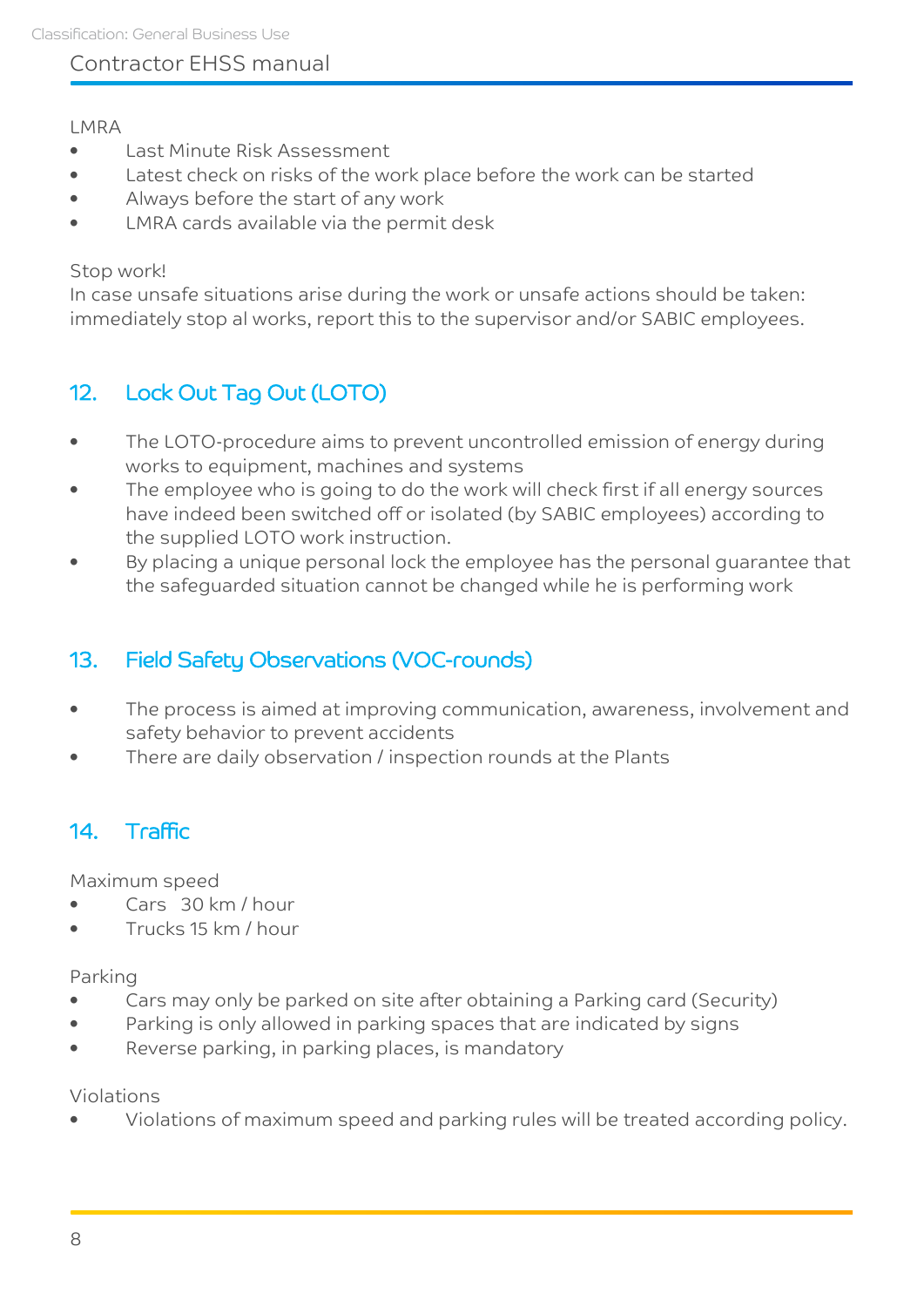## 15. Household affairs

#### Smoking

- It is not allowed to smoke on SABIC terrain
- Smoking is only allowed in the designated areas (outside)

Food & drinks

It is not allowed to eat and drink at the workplace

## 16. Telephone on site

- It is not allowed to use or have in possession of non-EX-phones in production or EX-areas
- It is not allowed to phone or operate a phone when driving a vehicle. This applies to all motorized and non-motorized vehicles, including bikes, scooters etc.
- It is not allowed to phone or operate a phone while walking.

## 17. Tools

Al tools used at SABIC site should be:

- In good condition
- Maintained in a proper manner and inspected
- Used in the proper manner

#### Specific additions:

#### Risky machine tools

When working (for example grinding, sawing etc.) with risky machine tools, the starting point is to keep a distance of at least 1.5 meters. If one has to deviate from this, in the work preparation a risk-assessment must be made in advance and adequate measures must be taken. This must be recorded by means of a task risk analysis (TRA).

#### Hand Grinders

Hand grinding machines must comply with the following requirements:

- A side handle and protective cover during use
- A dead man's switch
- A kickback/quick stop (at higher powers: > 1000 Watt)
- Only grinding wheels bearing the "oSa" sign may be used on site (the Organization for the Safety of Abrasives).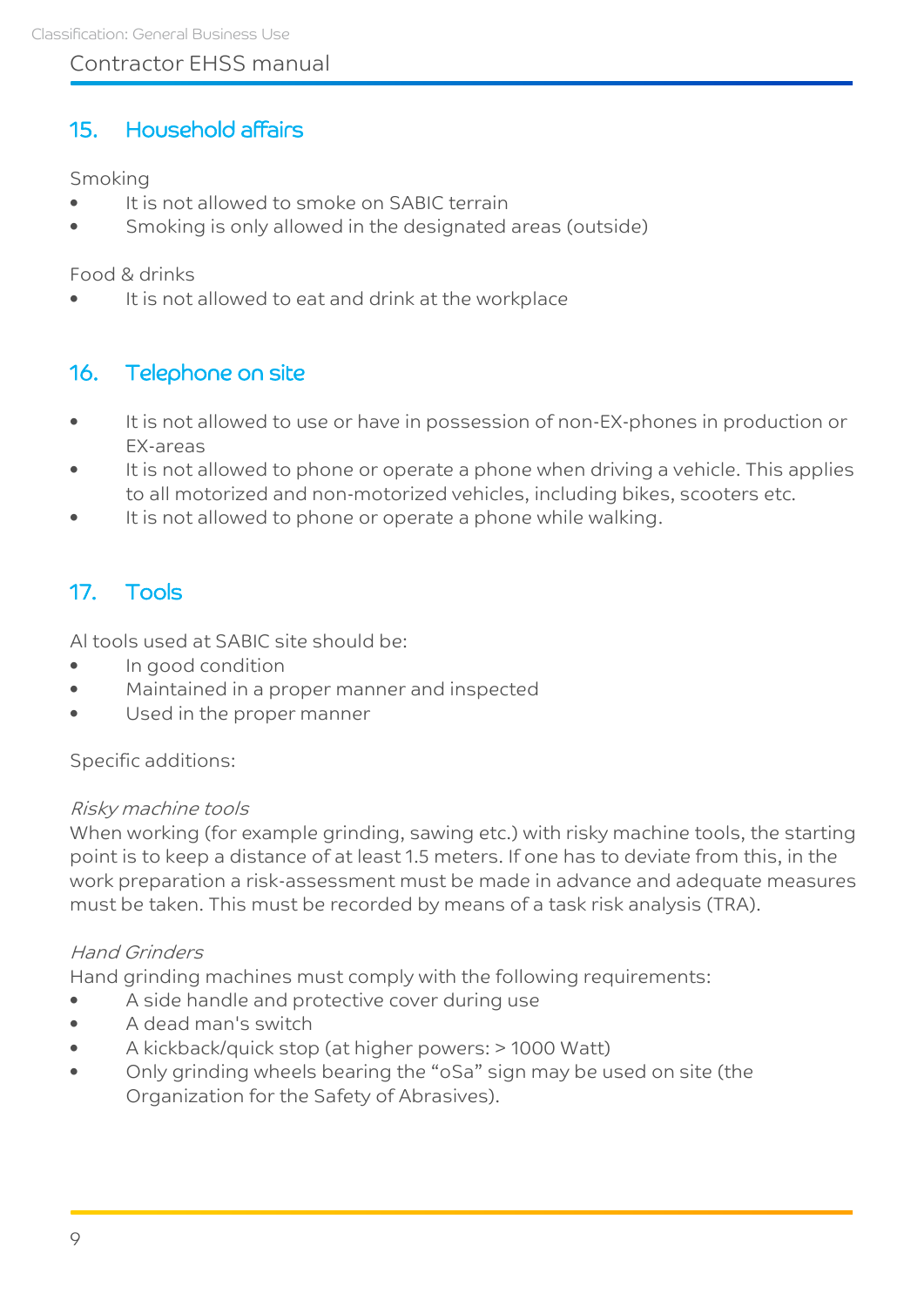#### Cutting tools

In order to prevent hand injuries agreements have been made regarding the use of cutting tools such as:

- Alternatives for cutting e.g. scissors or wire cutters
- Purchasing safety knives, wire cutters, scissors, strippers etc.
- Purchase protective cases for example isolations knives
- Remove 'dangerous' cutting attributes (so called 'buck knives' are banned on site)
- Cut-proof cloves (if no alternative is possible)

(If deviation from above is necessary, this needs approval by EHS)

#### Impact-wrench & 'finger saver'

Impact-wrenches may only be used under certain conditions:

- If the use of 'standard tools' like a 'box wrench' or 'open end wrench' is not possible or
- The use of pneumatic tools is not possible and
- Only in combination with the 'finger saver'

#### Tool backpacks & lifting bags

When climbing ladders the use of backpacks (hands free when climbing) or lifting bags are mandatory

## 18. Waste (disposal)

All disposal of SABIC waste goes through the SABIC waste processor: Indaver. Exceptions: only after approval from EHS - BOZ waste specialist.

The following conditions always apply:

- If a contractor company gathers waste, they are to present a permit stating they are entitled to gather waste.
- If a contractor company does not recycle the concerned materials, but sells them to for instance a scrap metal company instead, the contractor will be a waste vendor. Or in other cases a mediator of waste materials. In both cases, the contractor should possess a VIHB registration, issued by the Government (VROM).
- All waste transports should be accompanied by a fully completed waste document. A copy is to be sent to the EHS department, together with the weight of the transport.
- The waste is to be taken to a certified waste processor, in possession of a VIHB registration number (mandatory on the waste document).
- The contractor company is to use a VIHB registered transport company to transport the waste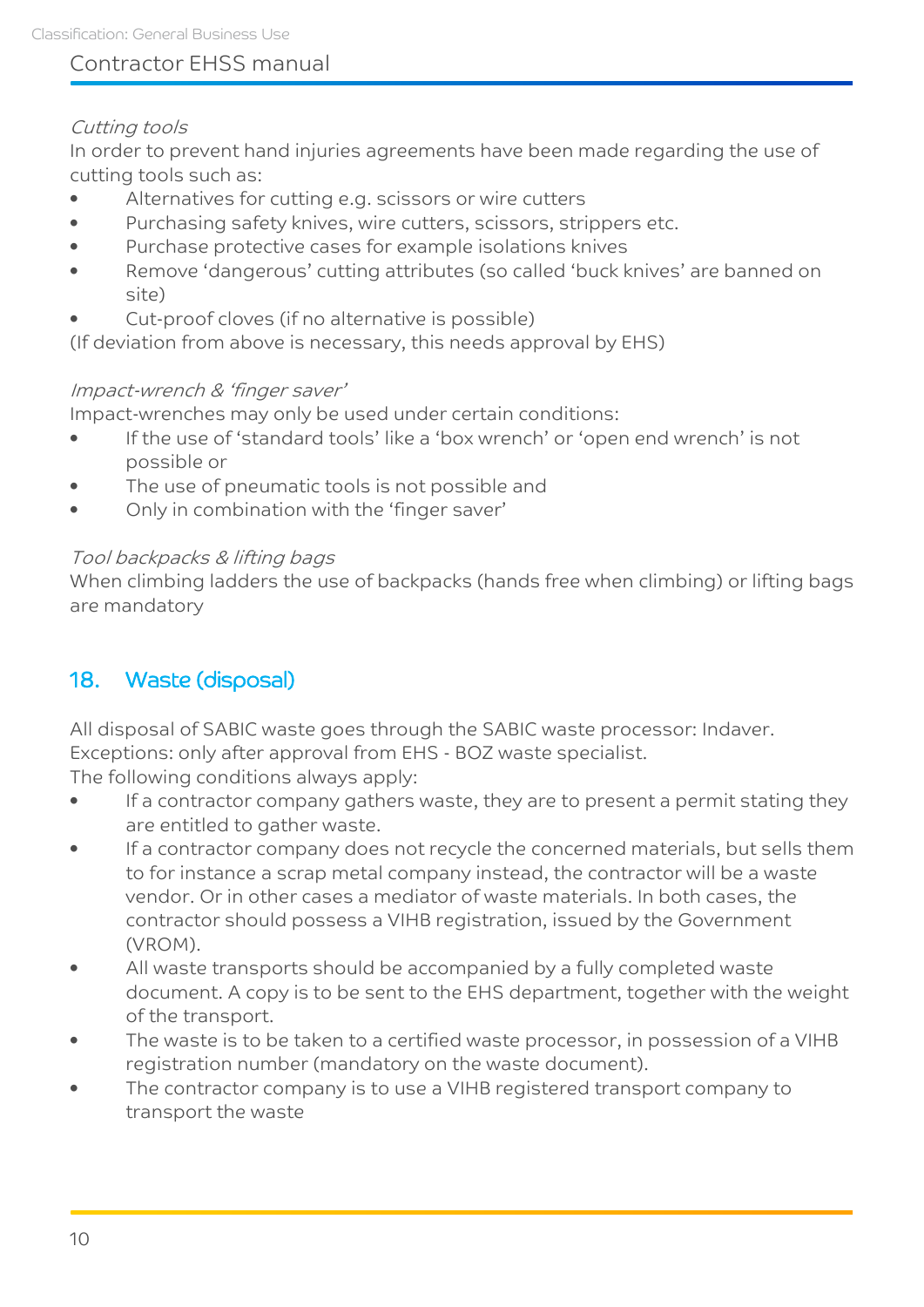#### Definition of waste:

Waste materials are all materials, specimens, objects or other products that the company wants to get rid of or should get rid. Products that are no longer of use to the company are always waste. Examples are old batteries, broken equipment that will not be fixed, demolished construction materials, used cables etc.

What is no waste and may be taken on a passage ticket:

Materials that can be used for exactly the same application without further treatment or repairs. For instance a warehouse rack but this rack may not have been rejected after a check. Pieces of electric cable of 1 meter long will never be used, so that is always waste.

#### Not sure if something is waste…… Contact the BOZ EHS waste specialist.

Furthermore, it is not allowed to take disposed waste from a container. In case something has been accidentally throw away that container is to be taken to the Environment depot, so it ca be removed from the container under specialized supervision.

## 19. Contractor yard

- Place temporary housing on the Contractor yard may only after permission of the Landlord.
- The establishments shall comply with the requirements defined in procure Contractor yard.

## 20. Disciplinary policy

Violation:

- First time: warning
- Second time: removal from premises

Immediately removal from premises:

- Severe or conscious negligence
- Life threating situations for self or others
- Severe material damage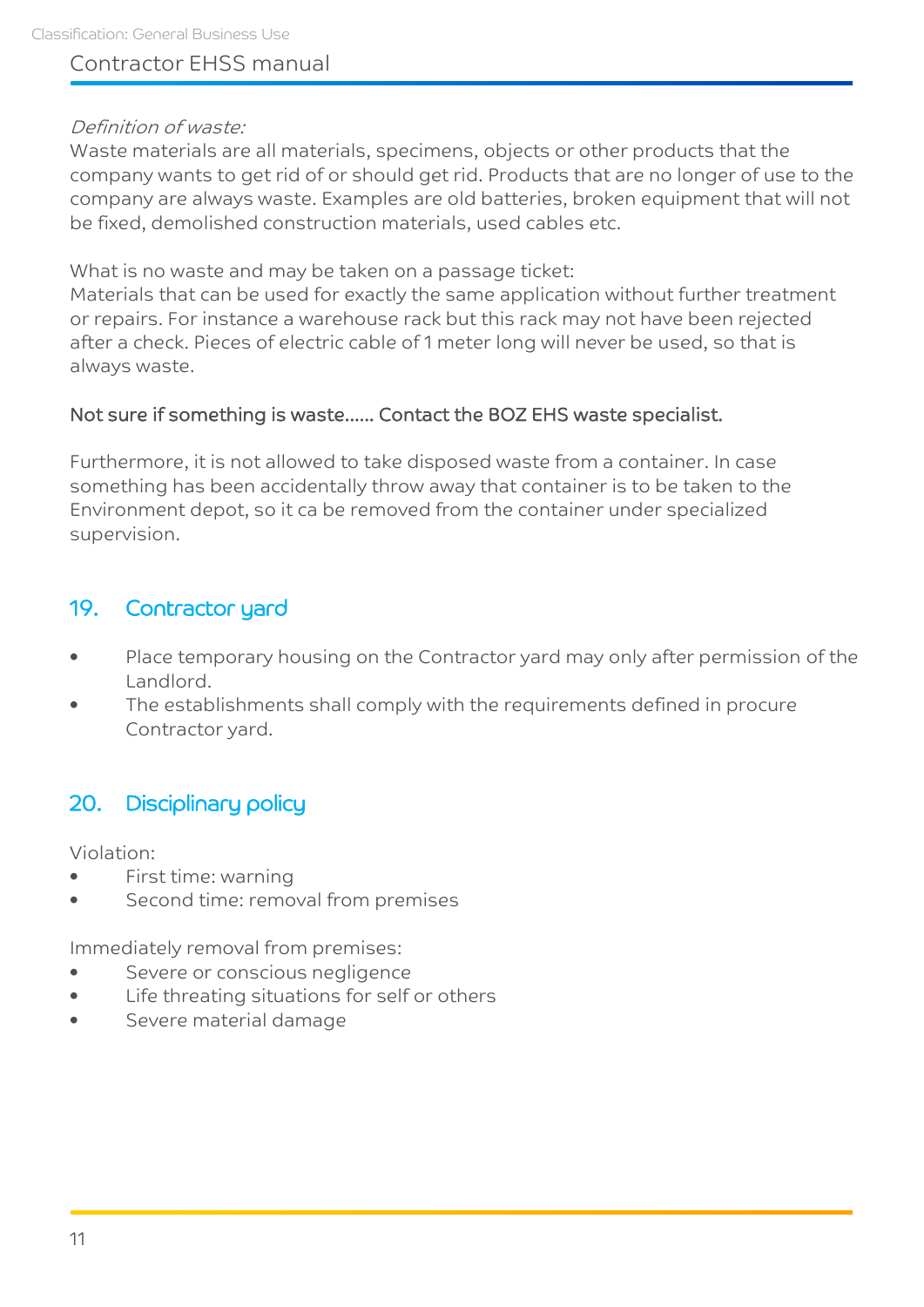## 21. Appointments for this site

#### What should:

- Report incidents and hazards
- Apply for a work permit for activities
- Using prescribed Personal Protective Equipment
- Use proper and tested tools
- Respecting barriers and markings
- The use of effective fall protection
- Report chemicals that you have brought with you
- Keep escape routes and rescue equipment clear
- The supply and removal of goods with valid documents and report this to Security
- Visible wearing of the SABIC badge
- Comply with traffic rules
- Parking at designated places. Reverse parking
- Leave the workplace clean and tidy
- Separating waste
- Wearing anti-static and flame-retardant work clothing in production areas and Ex- zones

#### What is not allowed:

- Smoking on site (smoking areas are available outside the site)
- Food and drink at the workplace
- Taking with you or being under the influence of alcohol & drugs
- Working without a valid work permit
- Filming and photography (only with permission)
- Operating process equipment
- Climb on pipes
- Entering a not inspected scaffolding
- Customizing steel scaffolding oneself (except scaffolding builders)
- Entering fenced off areas without permission
- Working on height without adequate fall protection
- Drain chemical liquids into wells or drains
- Dispose of waste in an unsorted way
- Bring and use non EX phone in production areas and EX-zones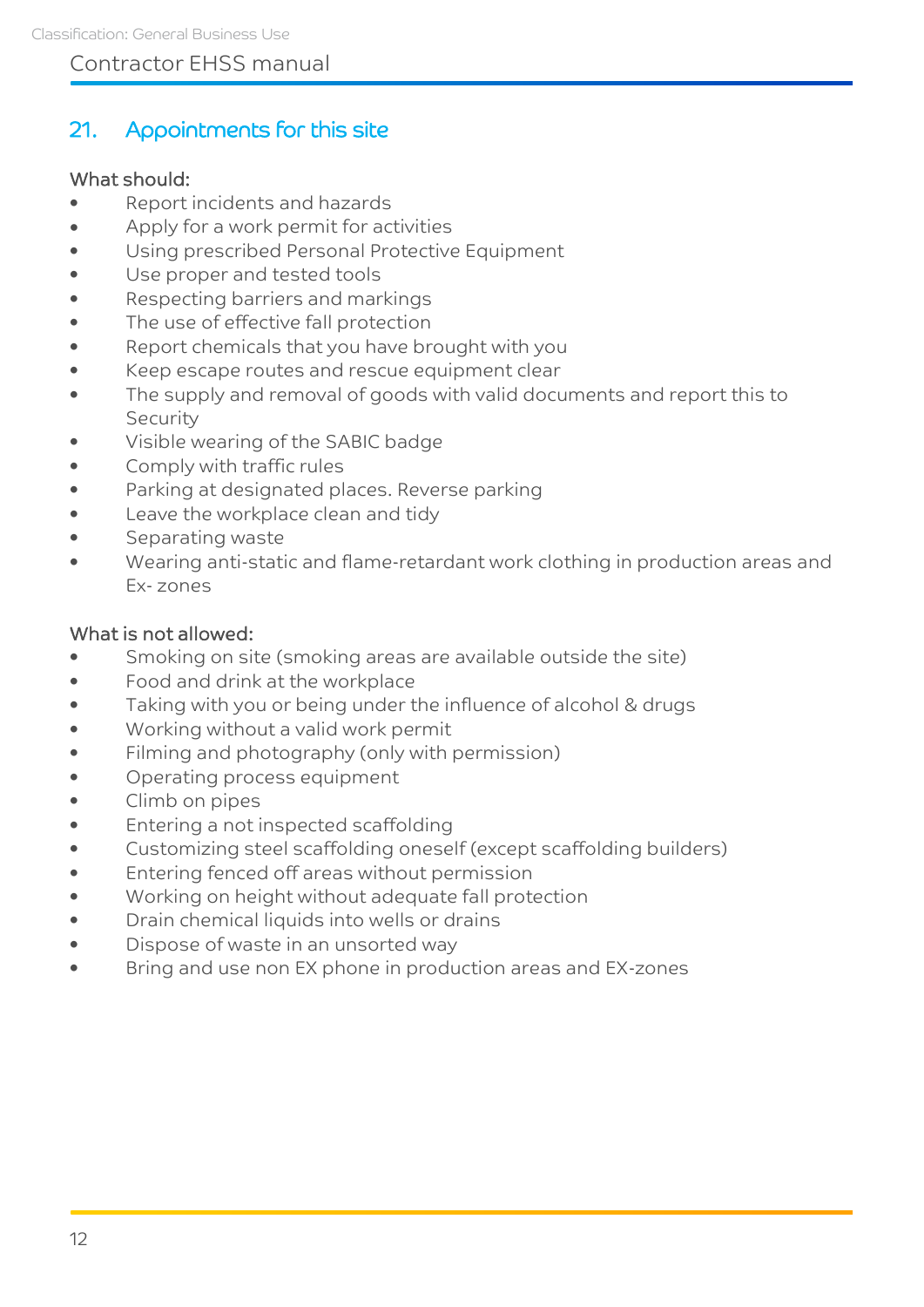# 22. Organization / Availability

| Function / Department                | Phone number            |  |
|--------------------------------------|-------------------------|--|
|                                      |                         |  |
| Emergency number                     | $(29)$ 2250             |  |
|                                      |                         |  |
| Medical department                   | $(29)$ 2016             |  |
| Security (entrance site)             | $(29)$ 2317             |  |
| <b>EHSS</b> (secretary)              | $(29)$ 1562             |  |
| Safety specialists                   | (29) 2816 / 2596 / 1104 |  |
| <b>EHS specialist Water</b>          | $(29)$ 2890             |  |
| <b>EHS specialist Waste / Ground</b> | $(29)$ 2456             |  |
| Transport / Chemicals                | $(29)$ 2404             |  |
| Schakel (Catering)                   | $(29)$ 2380             |  |
| <b>Facility desk</b>                 | $(29)$ 1700             |  |
| <b>Manager Site Services</b>         | $(29)$ 1552             |  |
| Badge administration                 | $(29)$ 1687             |  |
|                                      |                         |  |